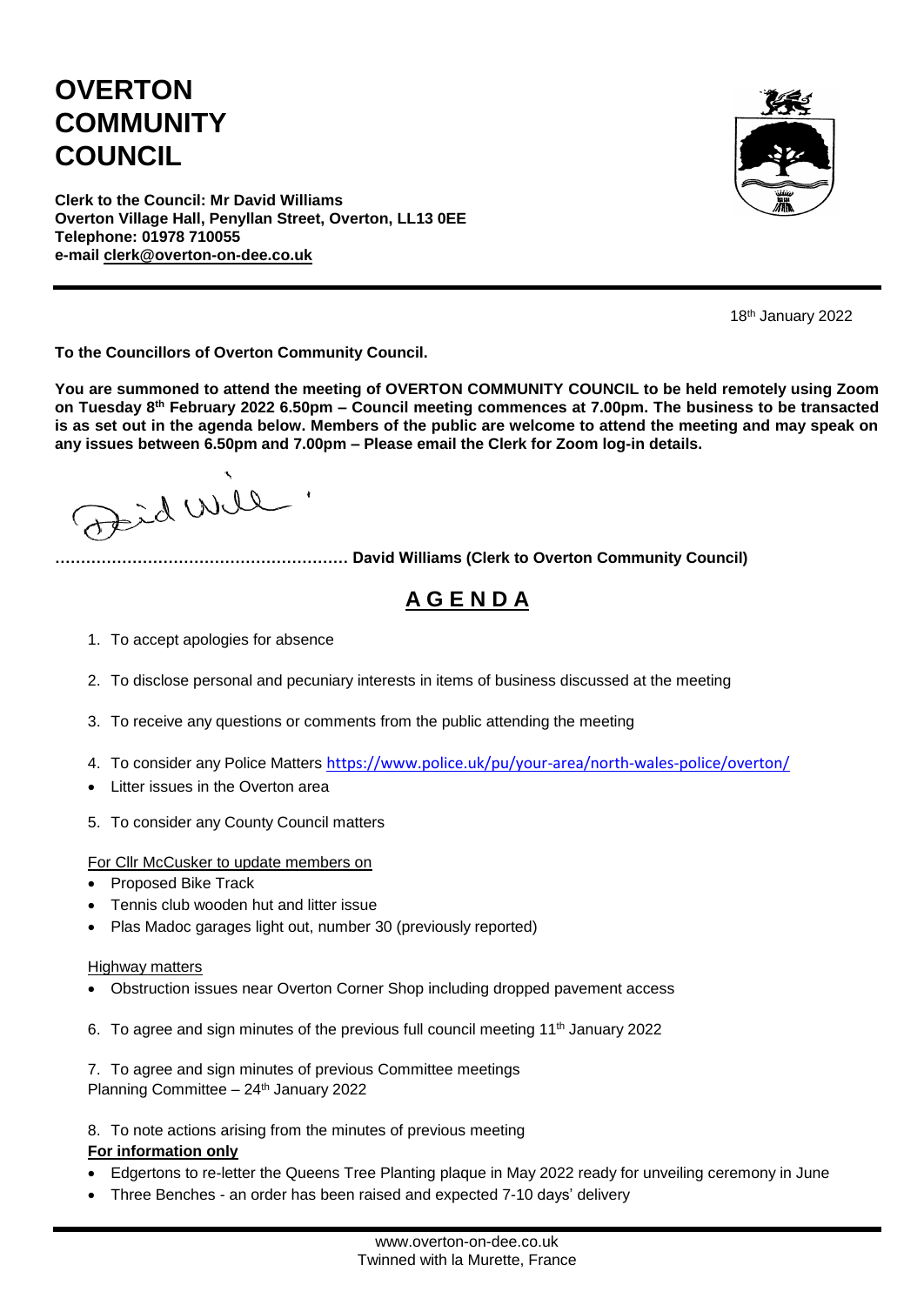- Council Bin in Playing field emptied regularly as required no further issues reported
- Report on Parish Rooms internet no further progress
- Zoom contract Invoice now paid, total cost: £293.22
- SLCC advisor reviewed Clerk's contract and all is in order, signed by Chair and Clerk (submitted as pdf)
- 9. To receive feedback from Cllrs re: consultations and meetings attended since the last council meeting
- 10.To receive reports / issues from
- a) Finance
	- Nothing to report bank mandate meeting arranged in TSB for Thursday 3<sup>rd</sup> February
- b) EV charging no response as yet from WCBC
- c) Pavement maintenance Clerk, Cllr Ashton and Cllr Walker assessed priority areas for WBC repairs see addendum
- d) Cemetery
- Broken post request for repairs to Paul (Eastwick) to be completed
- Spoil heaps in Cemetery clerk to follow up
- Improvements to gravel path in the Cemetery smoothing of current surface to ease the progression of wheeled transport (coffin trolley/wheelchairs) to gravesides. Although this has been discussed previously by Council it was decided to revisit the issues.
- Headstone Check is overdue
- e) Playingfields see addendum
	- Request for repairs to Paul (Eastwick) to be completed
	- Proposed new swings and bouldering (climbing) wall
- f) Trim trail see addendum
- g) Review of Disciplinary and Grievance Policy and Complaints Policy ongoing
- h) Overton Oracle monthly report see addendum
- i) Clerks qualification approval for finance (ILCA cost £144 includes VAT) plus probationary period review
- j) Rainbow Foundation stakeholder meetings see addendum
- k) Queens Platinum Jubilee (QPJ)
- Cross section of Councillors and volunteers 13 at present (list available from Clerk)
- First QPJ working party meeting was held on 31<sup>st</sup> January 2022
- 11.To receive any correspondence
- 12.To consider any Highway matters Clerk request to remove or clarify please as it is addressed in Item 5
- 13.To receive any additional planning applications/decisions
	- **Meeting was held 24th January 2002**
- P/2022/0031 8, Dispensary Row, Wrexham Road, Overton, LL13 0DU listed building consent to demolish outbuilding, replace 4 windows and 1 door to rear of property **Decision:** No objection – see comment
- P/2022/0036 1, Bramble Cottages, Bryn Y Pys Court, Overton, Wrexham, LL13 0EJ replacement of 6 windows, 1 front door and French doors to rear from timber to pvc and

P/2022/0037 - 2, Brambles Cottages, Bryn Y Pys Court, Overton, Wrexham, LL13 0EJ - replacement of 7 windows, 1 front door and rear French doors from timber to upvc **Decision:** Members objected to the proposed replacement with different materials (pvc) in line with local planning guidance and agreed that timber casements would be acceptable replacements.

- P/2021/1095 which was for 9 dwellings on a greenfield site at Bettisfield has been withdrawn.
- 14.To receive details of income and payment of accounts addendum attached
- 15.To receive any financial statements year to date (note: dependant on TSB statements see addendum Agenda Item 14.